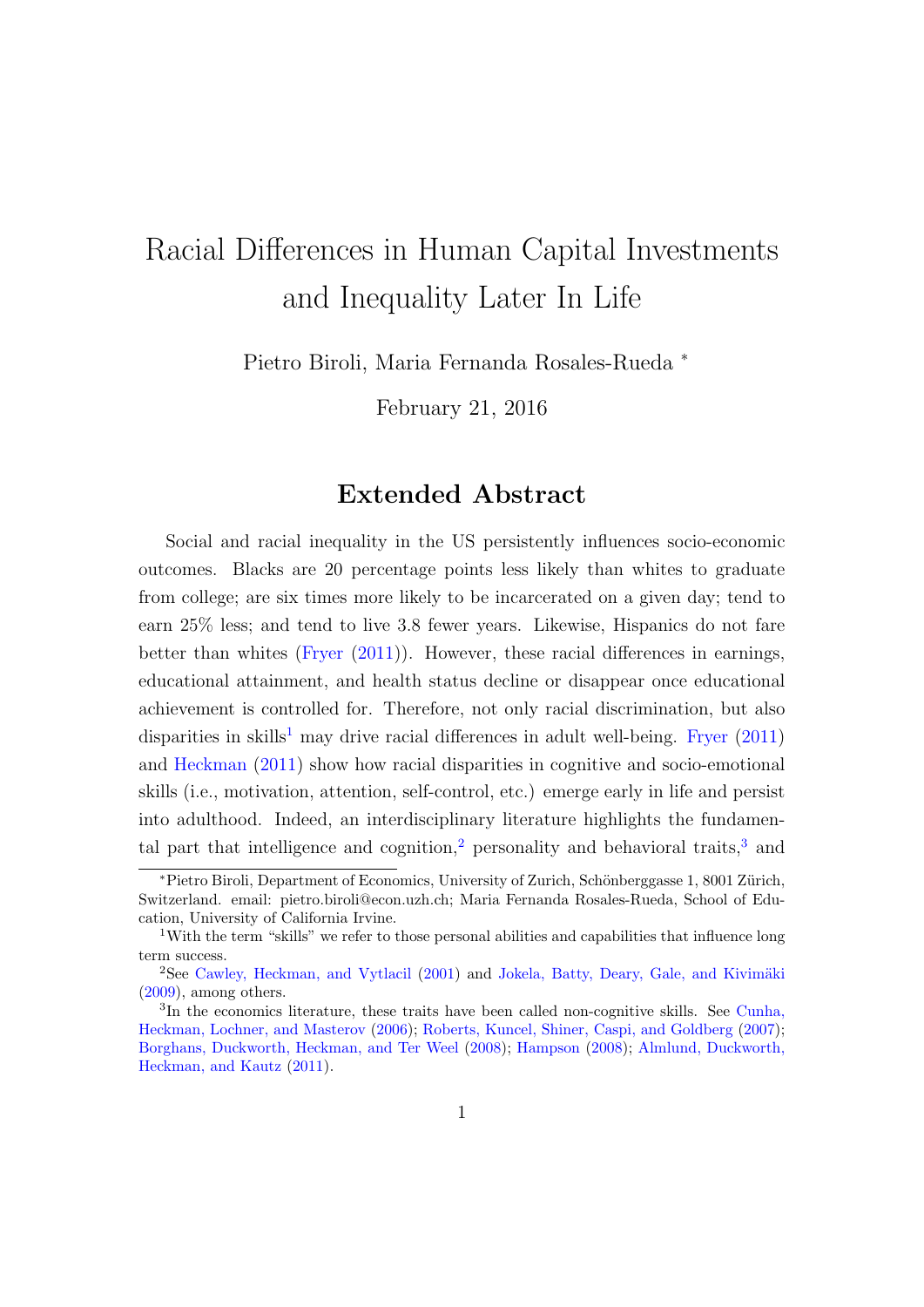$\chi$ childhood health<sup>[4](#page-1-0)</sup> play in determining an individual's future well-being, and how investments and the family environment greatly affect skill development and sub-sequent inequalities.<sup>[5](#page-1-1)</sup>

Our paper aims to understand how racial gaps in skills are formed, how they evolve throughout childhood, and how they contribute to inequality in long term outcomes. We will study racial differences in human capital formation within the context of family environments and parental investments, and examine how they affect early skills to produce subsequent human capital. The conceptual framework for this project builds on seminal works by [Cunha and Heckman](#page-4-2) [\(2007b,](#page-4-2) [2008\)](#page-4-3) and [Cunha, Heckman, and Schennach](#page-5-2) [\(2010\)](#page-5-2) on the technology of skill formation, which model the dynamic evolution of skills throughout life. According to their framework, the notion that "skills beget skills" interacts with family and environmental influences to explain the evolution of human capabilities. Thus, the dynamic process of human capital development perpetuates racial disparities in skills, family environments, and investments that arise early in life. These disparities then translate into later gaps in achievement and ultimately in gaps in adult socio-economic outcomes. The initial model assumes that skills have both cognitive and socio-emotional dimensions. In this project, we consider a third dimension: child health. $<sup>6</sup>$  $<sup>6</sup>$  $<sup>6</sup>$  More specifically, we explore how these varied skills are</sup> jointly formed and interrelate within different racial groups.

Using the rich information provided by the Children of the National Longitudinal Survey of Youth (CNLSY), we conduct a twofold empirical analyses. First, we describe the gaps in children's skills and the evolution of family investments across childhood for white, black, and Hispanic families. Second, we systematically analyze how family investments interact with early skills to produce future

<span id="page-1-0"></span><sup>4</sup>See the epidemiological work of [Barker, Osmond, Winter, Margetts, and Simmonds](#page-3-1) [\(1989\)](#page-3-1); [Barker, Osmond, Golding, Kuh, and Wadsworth](#page-3-2) [\(1989\)](#page-3-2); and more recent work by [Gluckman](#page-5-3) [and Hanson](#page-5-3) [\(2006\)](#page-5-3); [Case, Fertig, and Paxson](#page-4-4) [\(2005\)](#page-4-4); [Goodman, Joyce, and Smith](#page-5-4) [\(2011\)](#page-5-4); [Aizer](#page-3-3) [and Currie](#page-3-3) [\(2014\)](#page-3-3); as well as literature reviews of [Currie](#page-5-5) [\(2009\)](#page-5-5); [Bleakley](#page-4-5) [\(2010\)](#page-4-5); [Currie and](#page-5-6) [Almond](#page-5-6) [\(2011\)](#page-5-6)

<span id="page-1-1"></span><sup>5</sup>See, among others, [Currie and Almond](#page-5-6) [\(2011\)](#page-5-6); [Cunha and Heckman](#page-4-6) [\(2007a\)](#page-4-6); [Gluckman and](#page-5-3) [Hanson](#page-5-3) [\(2006\)](#page-5-3); [Heckman](#page-6-4) [\(2007\)](#page-6-4); Barker, 1995

<span id="page-1-2"></span><sup>6</sup> In terms of theory, [Conti, Heckman, and Urzua](#page-4-7) [\(2010\)](#page-4-7), and [Heckman and Mosso](#page-6-5) [\(2014\)](#page-6-5) added health to the model of the technology of skill formation. To our knowledge, [Biroli](#page-3-4) [\(2014\)](#page-3-4) is the first to estimate empirically the importance of adding child's health to the model. He used data from the United Kingdom's Avon Longitudinal Study of Parents and Children (ALSPAC).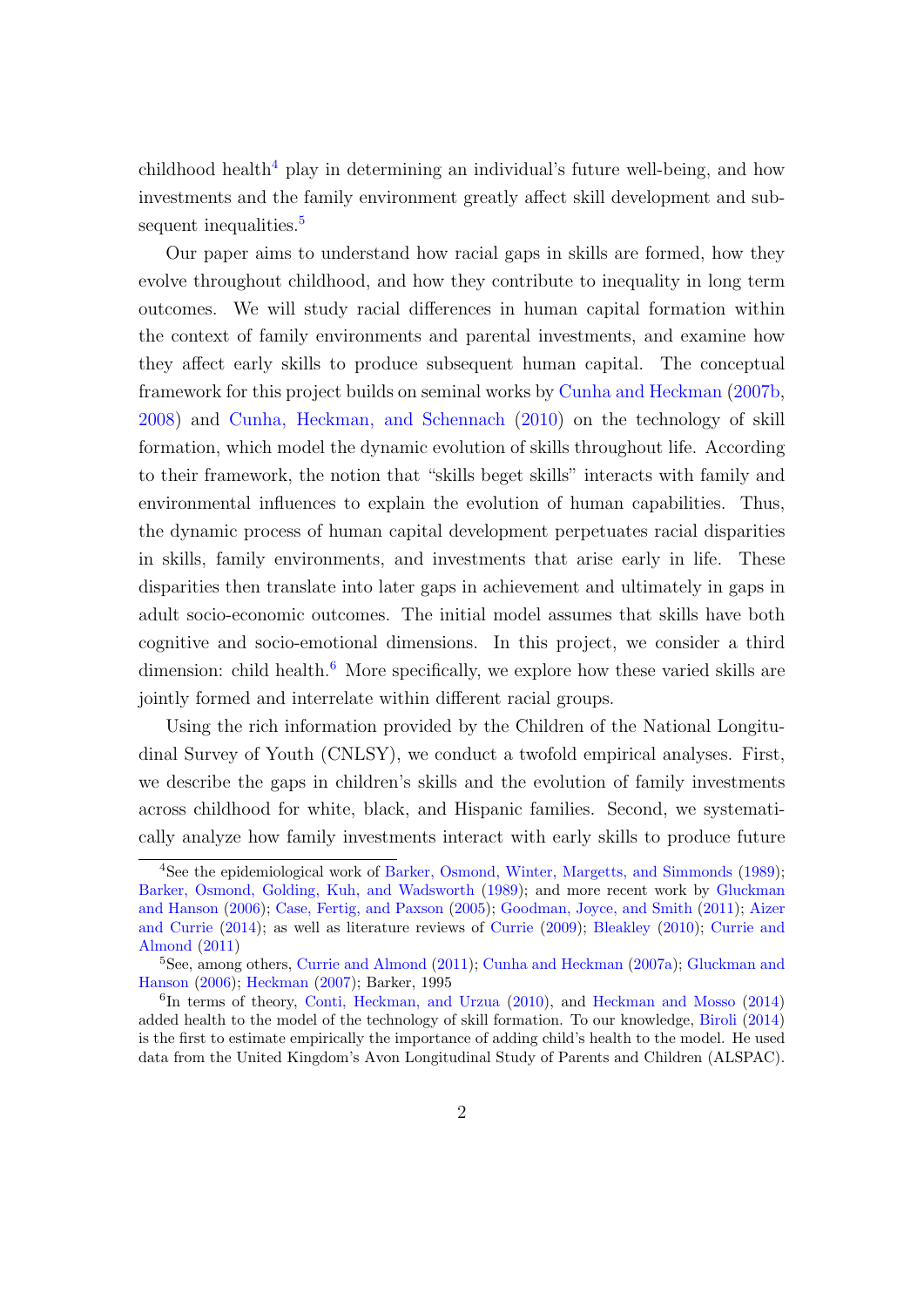human capital. Since investments are not exogenously determined, to identify a causal relationship we rely on exogenous variation generated by changes in the Earned Income Tax Credit (EITC) at the federal and state level during late 1980's and 1990's. EITC affected family income and parental labor supply, exogenously changing time and resource constraints.

The EITC was first enacted in 1975 as a tax credit intended to aid lowerincome working families. It was subsequently expanded in 1986, 1990, 1993, and 2001 in terms of the maximum benefit and the range of eligible families. In addition, throughout 1990's and 2000's several states adopted and expanded their own EITC, to "piggy-back" on the federal credit ([Michelmore](#page-6-6) [\(2013\)](#page-6-6)). We exploit both the federal EITC changes and the state adoptions as a source of exogenous variation in family investments in both time and resources. Changes in the EITC affected family income and parental labor decisions, which may have translated into changes in parental time and resources constraints that may have influenced parental investments in children. Prior literature has shown evidence that EITC expansions affected family socio-economic outcomes such as income, consumption, labor supply, and fertility (see [Barrow and McGranahan](#page-3-5) [\(2000\)](#page-3-5); [Eissa and Hoynes](#page-5-7) [\(2006\)](#page-5-7); [Hotz and Scholz](#page-6-7) [\(2003\)](#page-6-7)), which, in turn, is expected to influence family investments decisions.[7](#page-2-0) [Hoynes, Miller, and Simon](#page-6-8) [\(2015\)](#page-6-8) found impacts on children birth outcomes, while [Dahl and Lochner](#page-5-8) [\(2012\)](#page-5-8), [Maxfield](#page-6-9) [\(2013\)](#page-6-9) and [Michelmore](#page-6-6) [\(2013\)](#page-6-6) found effects on children test scores and educational attainment. Yet, few studies have examined how the EITC changes affected children's dynamic skill formation.

Overall, this project makes important contributions towards understanding how racial gaps emerge and persist from childhood into adulthood. While little literature about the role of family environment and investments in generating racial disparities exists, studies have shown that family dynamics are important sources of both inequality and opportunity. In fact, since the late 1960's Moynihan (1965) and Coleman (1966) brought the issue of family dynamics to the center of the debate on American inequality, stating: "Family matters, American families are in trouble, and families are the main drivers of children success in school."[8](#page-2-1)

<span id="page-2-0"></span><sup>7</sup>We will not be able to determine which of these mechanisms affected investments.

<span id="page-2-1"></span><sup>8</sup>[Heckman](#page-6-0) [\(2011\)](#page-6-0) pg. 78.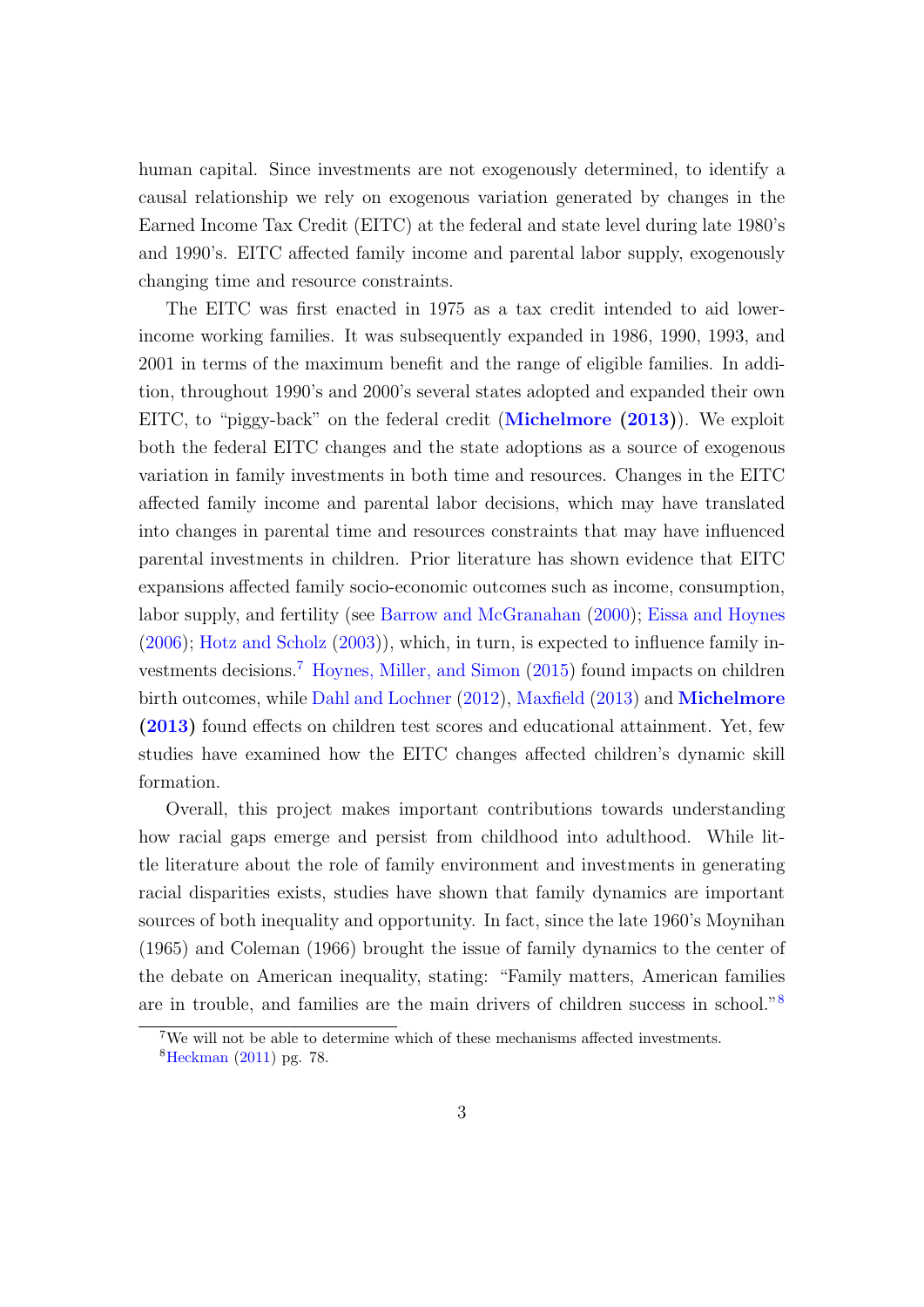Since large inequalities in skills are present even when children begin school, it is necessary to first comprehend how families influence children, and then develop and improve social policies that can address the source of these inequalities. Furthermore, studying the role of disparities in family investments and skill formation can provide a microfoundation to the striking variation in neighborhood opportunities and intergenerational mobility found by [Chetty, Hendren, Kline, and Saez](#page-4-8) [\(2014\)](#page-4-8) and discussed in [Chetty and Hendren](#page-4-9) [\(2015\)](#page-4-9).

## References

- <span id="page-3-3"></span>AIZER, A., AND J. CURRIE  $(2014)$ : "The intergenerational transmission of inequality: maternal disadvantage and health at birth.,"  $Science$ ,  $344(iv)$ ,  $856-61$ . [4](#page-1-0)
- <span id="page-3-0"></span>Almlund, M., A. L. Duckworth, J. J. Heckman, and T. Kautz (2011): "Personality Psychology and Economics," in Handbook of the Economics of Education, ed. by E. Hanushek, vol. 4, chap. 1, pp. 1–181. North Holland, Amsterdam, The Netherlands, 4 edn. [3](#page-0-2)
- <span id="page-3-2"></span>Barker, D. J. P., C. Osmond, J. Golding, D. Kuh, and M. E. J. WADSWORTH (1989): "Growth in utero, blood pressure in childhood and adult life, and mortality from cardiovascular disease disease," British Medical Journal, 298(March), 564–567. [4](#page-1-0)
- <span id="page-3-1"></span>BARKER, D. J. P., C. OSMOND, P. D. WINTER, B. MARGETTS, AND S. J. SIMMONDS (1989): "Weight in infancy and death from ischaemic heart disease," The Lancet, 8663(September), 577–580. [4](#page-1-0)
- <span id="page-3-5"></span>BARROW, L., AND L. MCGRANAHAN (2000): "The Effects of the Earned Income Credit on the Seasonality of Household Expenditures," National Tax Journal, 53, 1211–44. [\(document\)](#page-0-3)
- <span id="page-3-4"></span>BIROLI, P. (2014): "Health and Skill Formation in Early Childhood," Working Paper. [6](#page-1-2)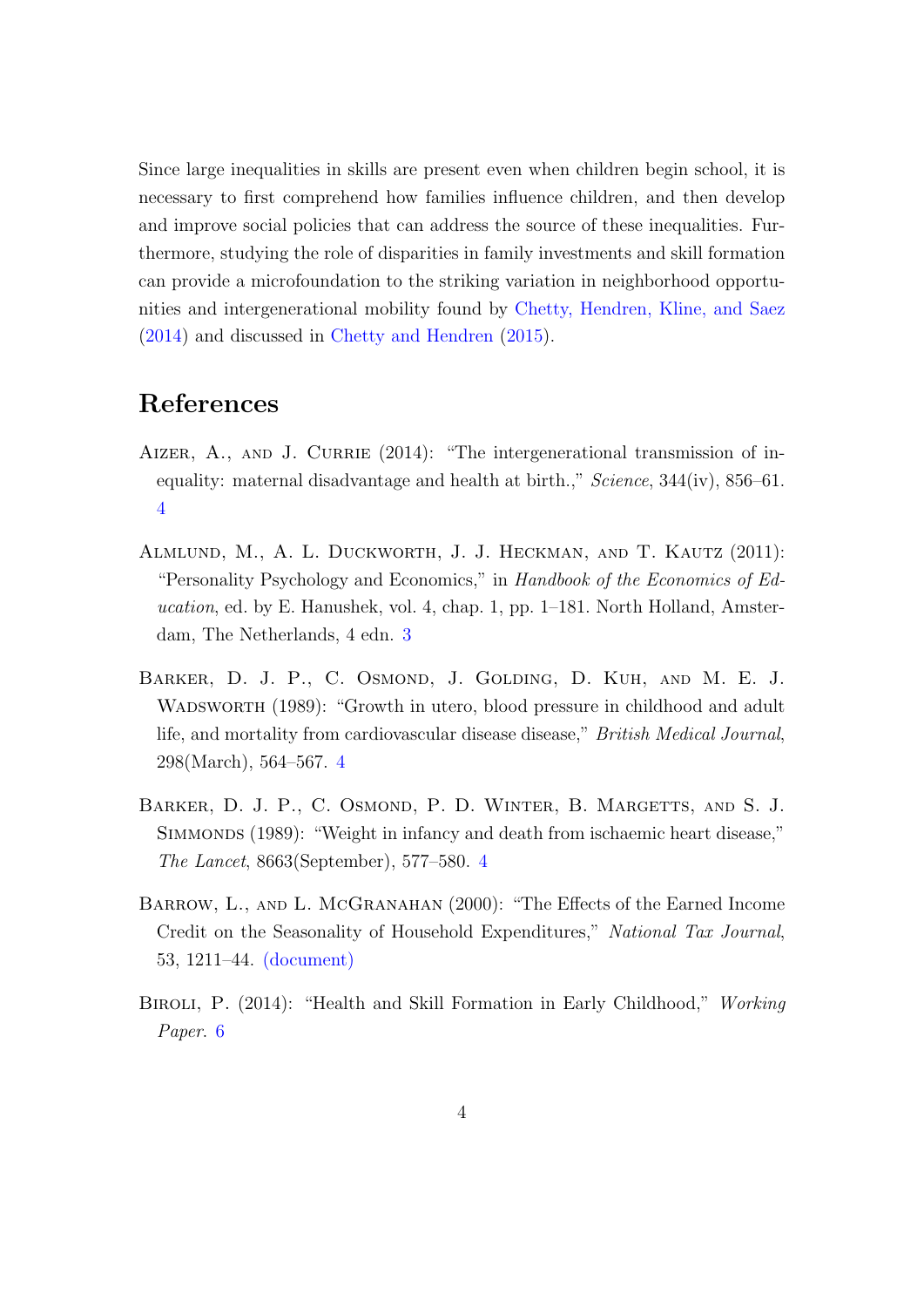- <span id="page-4-5"></span>Bleakley, H. (2010): "Health, Human Capital, and Development," Annual Review of Economics, 2(773), 283–310. [4](#page-1-0)
- <span id="page-4-1"></span>Borghans, L., A. L. Duckworth, J. J. Heckman, and B. Ter Weel (2008): "The economics and psychology of personality traits," The Journal of Human Resources, XLIII(4). [3](#page-0-2)
- <span id="page-4-4"></span>Case, A., A. Fertig, and C. Paxson (2005): "The lasting impact of childhood health and circumstance.," *Journal of Health Economics*, 2[4](#page-1-0)(2), 365–89. 4
- <span id="page-4-0"></span>Cawley, J., J. J. Heckman, and E. Vytlacil (2001): "Three observations on wages and measured cognitive ability," Labour Economics, 8(4), 419–442. [2](#page-0-1)
- <span id="page-4-9"></span>CHETTY, R., AND N. HENDREN (2015): "The Impacts of Neighborhoods on Intergenerational Mobility: Childhood Exposure Effects and County-Level Estimates and numerous seminar participants for helpful comments and discussions," NBER Working Paper Series. [\(document\)](#page-0-3)
- <span id="page-4-8"></span>CHETTY, R., N. HENDREN, P. KLINE, AND E. SAEZ (2014): "Where is the land of Opportunity? The Geography of Intergenerational Mobility in the United States," The Quarterly Journal of Economics, 129(4), 1553–1623. [\(document\)](#page-0-3)
- <span id="page-4-7"></span>CONTI, G., J. J. HECKMAN, AND S. URZUA (2010): "The Education-Health Gradient," American Economic Review: Papers & Proceedings, 100(2), 234–38. [6](#page-1-2)
- <span id="page-4-6"></span>Cunha, F., and J. J. Heckman (2007a): "The evolution of inequality, heterogeneity and uncertainty in labor earnings in the US economy," NBER working paper, (May 2005). [5](#page-1-1)
- <span id="page-4-2"></span>- (2007b): "The Technology of Skill Formation," American Economic Review, 97(2), 31–47. [\(document\)](#page-0-3)
- <span id="page-4-3"></span>(2008): "Formulating, Identifying and Estimating the Technology of Cognitive and Noncognitive Skill Formation," The Journal of Human Resources, 43, 738–782. [\(document\)](#page-0-3)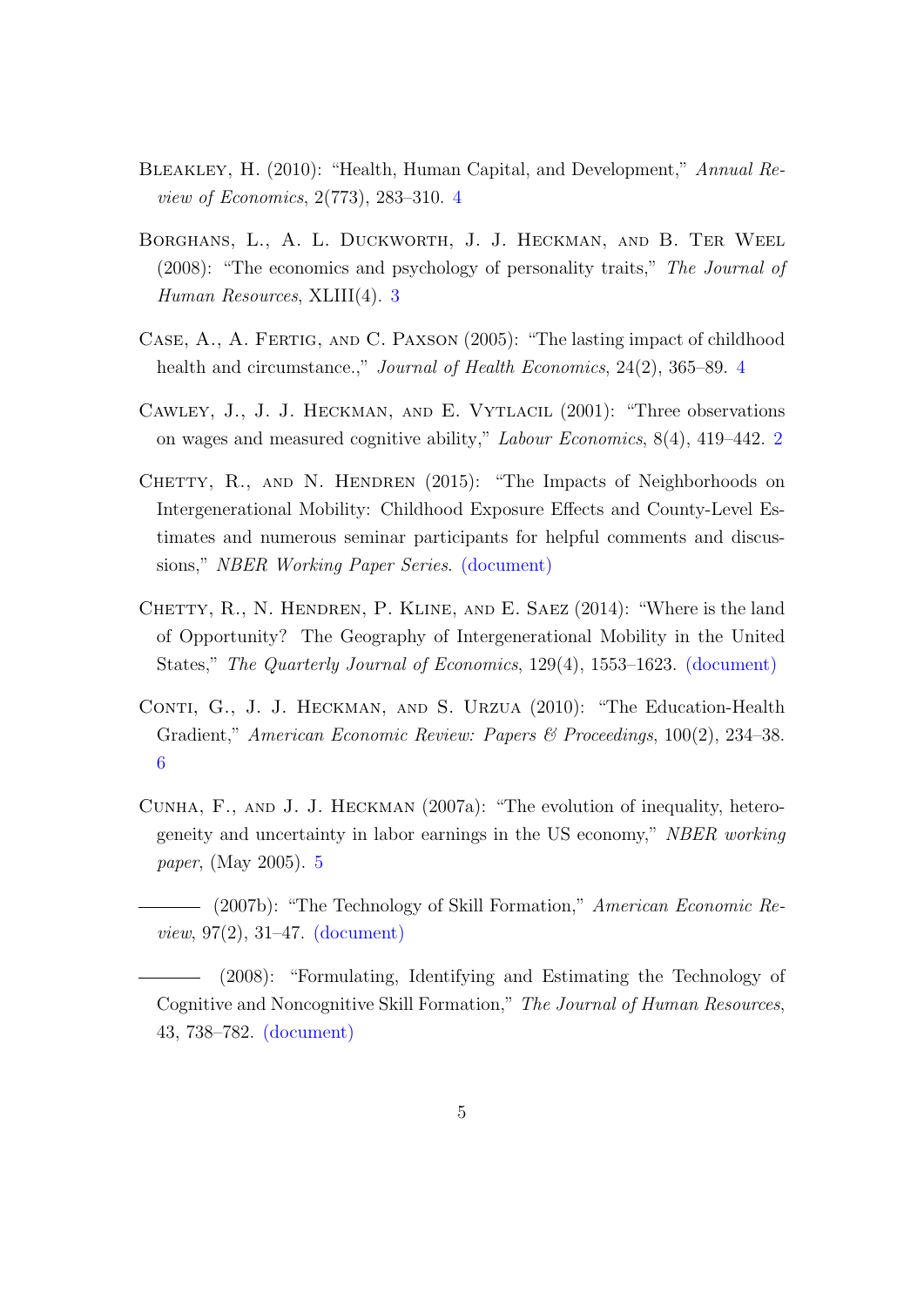- <span id="page-5-1"></span>Cunha, F., J. J. Heckman, L. Lochner, and D. Masterov (2006): "Interpreting the evidence on life cycle skill formation," Handbook of the Economics of Education, 1(06). [3](#page-0-2)
- <span id="page-5-2"></span>Cunha, F., J. J. Heckman, and S. Schennach (2010): "Estimating the Technology of Cognitive and Noncognitive Skill Formation.," *Econometrica*, 78(3), 883–931. [\(document\)](#page-0-3)
- <span id="page-5-5"></span>CURRIE, J. (2009): "Healthy, wealthy, and wise: Socioeconomic status, poor health in childhood, and human capital development," Journal of Economic Literature, 112(1), 3–56. [4](#page-1-0)
- <span id="page-5-6"></span>CURRIE, J., AND D. ALMOND (2011): "Human capital development before age five," in *Handbook of Labor Economics*, no. November 2009, pp. 1315–1486. National Bureau of Economic Research Cambridge, Mass., USA. [4,](#page-1-0) [5](#page-1-1)
- <span id="page-5-8"></span>DAHL, G. B., AND L. LOCHNER (2012): "The Impact of Family Income on Child Achievement: Evidence from the Earned Income Tax Credit," The American Economic Review, 102(5), 1927–1956. [\(document\)](#page-0-3)
- <span id="page-5-7"></span>Eissa, N., and H. W. Hoynes (2006): "Behavioral Responses to Taxes: Lessons from the EITC and Labor Supply," in Tax Policy and the Economy, pp. 73–110. National Bureau of Economic Research, Inc. [\(document\)](#page-0-3)
- <span id="page-5-0"></span>Fryer, R. G. J. (2011): "Racial Inequality in the 21st Century: The Declining Significance of Discrimination," Handbook of Labor Economics, 4(11), 855–971. [\(document\)](#page-0-3)
- <span id="page-5-3"></span>Gluckman, P., and M. Hanson (2006): "The Developmental Origins of Health and Disease," in Early Life Origins of Health and Disease, pp. 1–7. Springer. [4,](#page-1-0) [5](#page-1-1)
- <span id="page-5-4"></span>Goodman, A., R. Joyce, and J. P. Smith (2011): "The long shadow cast by childhood physical and mental problems on adult life.," Proceedings of the National Academy of Sciences, 108(15), 6032–7. [4](#page-1-0)